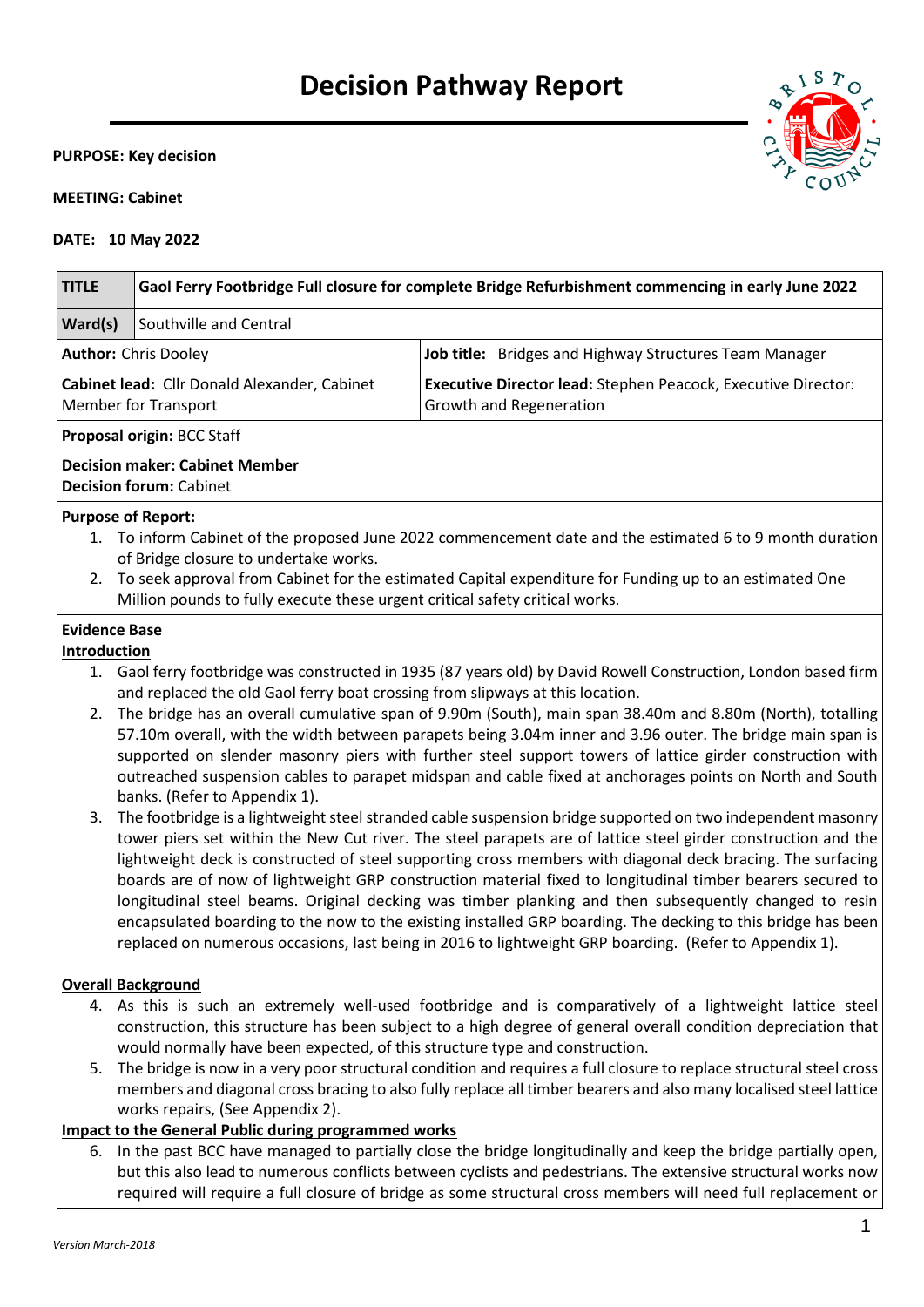extensive repair. The proposed diversion route is via Bedminster Road Bridge and Bathurst Bridge is now shown on (Appendix 2). Options to install a temporary bridge have been considered and set aside as the cost and engineering complexity negate this being a viable option. To undertake this option, we would need to build bespoke abutments either side thus closing Cumberland Road and Coronation Rd and more than double the cost of the project. Therefore this option is not viable. Piling in both the carriageways of Coronation Road and Cumberland Road, Service diversion to facilitate this and also ground investigations for the design of any piling design solution.

- 7. A floating pontoon was also considered, but again this would not be a viable option due to the tidal range of the river within the New Cut and Health and Safety issues.
- 8. It is fully recognised and acknowledged that the proposed closure of Gaol Ferry Footbridge to undertake these urgent structural works will impact negatively on the wider local community and also local businesses. The BCC Project Management Team will therefore undertake very close and continuing communications with all parties to keep all stakeholders, local businesses and residents informed in advance of these works and also to update all parties on progress and to deal with any reasonable requests to try to mitigate for the disruption caused by these proposed works. The proposed footway diversion route, which is all at grade will be improved in terms of accessibility and well signed and advance on the route itself and this will be regularly checked and monitored during the course of these works.

## **New Cut Bridges – Programme of Improvements and Refurbishments 5 Year Programme**

- 9. It must also be understood that Gaol Ferry Footbridge is the first bridge on the New Cut River corridor to now be dealt with in terms of targeted priority structural Works and that there is now a wider ongoing 5 year targeted improvement programme to refurbish the identified bridges and areas of river walls on and over the New Cut River, which will mean further resultant disruption to the Network, but this overall planned programme will ultimately improve the New Cut Bridges overall Asset condition and that this will ultimately guarantee improved benefits in keeping the existing Network fully fit for purpose and to deliver the full outcomes of the Mayor's Office. The New Cut river spanning bridges that have now been identified for improvements and refurbishments in this programme are as follows:
- - Bath New Bridge **State Accord Following State Accord Following** Joint Repairs and Resurfacing.
- 
- 
- 
- 
- 

Bath New Bridge **Joint Repairs, Resurfacing and Parapet Strengthening.** • Langton Street Footbridge (Banana Bridge) Full Refurbishment and Repainting. Bedminster New Bridge The Matter of Louis Count Repairs, Resurfacing and full repainting. Bedminster Old Bridge Full Refurbishment and Repainting. • Vauxhall Footbridge Full Refurbishment and Repainting.

- 10. Whilst the actual works to Gaol Ferry footbridge will not be commencing on site until June 2022, work has already commenced in relation to an appropriate communication plan and Advance notifications to be put in the public realm to help develop the narrative regarding these works and also to mitigate the disruption's as is reasonably possible.
- 11. The future Capital funding required for the wider bigger picture in relation to the New Cut River Bridges and river Wall corridor will ultimately be programmed and planned using the normally funding streams through WECA and also the CRSTS Funding route for bid submissions.

## **Project Progress to Date**

12. Traffic count census and survey journey investigations were undertaken in late January 2022 by our Engagement and Active Travel colleagues in order to determine the general split, numbers and various modes of transport of the footbridge users, different journey types, times, commencing journey location, frequency and reasons for commute, all to enable BCC to determine and quantify the full negative impact of the closure of this footbridge. This was also to inform Network Management and the overall Project team of the most appropriate diversion route and the required advance warning signage also identify other alternative available diversion routes. This information will also help to inform the Council on the overall impact of this bridge closure and to further reasonably mitigate this in order to begin early comms to the general public and all relevant Stakeholders of this forthcoming bridge closure. A graphical representation of these survey's findings "Heat Map" are also shown in Appendix 2.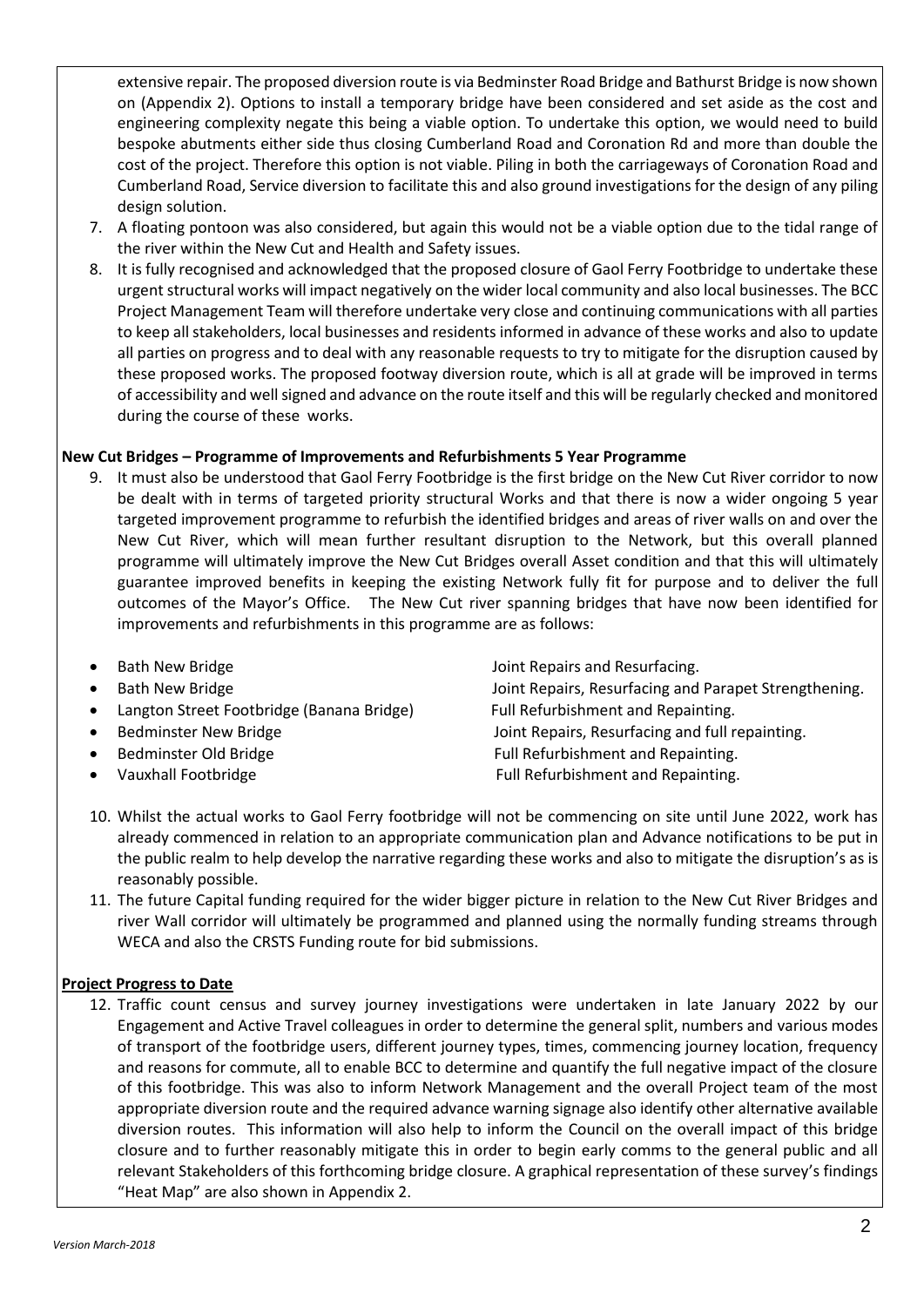# **Project Expenditure**

13. Currently the estimated cost for the full refurbishment of this bridge along with associated Network Management diversion route(s) signage measures and other mitigation and PR notifications is estimated overall to be up to £1,000,000.00, This will be clarified once old decking is removed and full condition inspected, and a more accurate figure can be calculated.

Cabinet Member / Officer Recommendations:

That Cabinet:

- 1. Approve to the full closure of Gaol Ferry Footbridge to undertake structural and safety works from June 2022 and the associated mitigation and measures as outlined in this report.
- 2. Authorise the Executive Director, Growth and Regeneration in consultation with the cabinet member for transport to take all steps necessary to procure and award contracts (including any over £500K), up to the cost of £1.0 million on the refurbishment of Gaol Ferry Footbridge subject to confirmation of funding as outlined in this report.

## **Corporate Strategy alignment:**

The corporate strategy objectives of this specific project would be fulfilment of some of the corporate strategic themes with regard to Wellbeing, Well Connected and business as usual and specifically to:

Plan, prioritise and begin a refreshed and long-term (25-year+) programme of maintenance, repair and renewal of the city's infrastructure, such as roads and bridges. This will help make sure that the city is safer, more climateresilient, nature-friendly and able to grow its economy in an inclusive and sustainable way."

The scheme will also fulfil the Councils main statutory duties, as the Local Highway Authority and ensure the long term benefit of sustainable transport modes using the bridge into the future.

## **City Benefits:**

Maintaining our highway assets is not only essential to meet our statutory obligations as a local authority but also to achieve our corporate goals. Improving the condition of our bridges, roads and footways will ensure we are a wellconnected city linking people with jobs and services through well maintained and high quality transport connections. A well maintained highway assets will also encourage our residents to walk and cycle more which will improve wellbeing, help us meet our climate change obligations and reduce our carbon footprint. Our Corporate Strategy explicitly mentions a need for the council to focus on 'planned long-term outcomes not short-term fixes, prioritising early intervention and prevention.' By improving and maintaining our highway assets now we will increase the resilience of our transport network, encourage sustainable modal use, reduce disruption and potential elevated costs in the future through a well-planned programme of early interventions.

## **Consultation Details:**

The Cabinet Member for Transport, Executive Director for (G&R) and Ward councillors will be fully briefed. The EA may require details of the proposed work activities and may require to the appropriate Consents. Household Frontage's, SUSTRANS, local businesses and other local interest groups such as FRANC will be informed of the works and the proposed traffic management diversion routes that affects the local network, peds and cyclists.

#### **Background Documents:** Corporate Strategy

| <b>Revenue Cost</b>    |                          | <b>Source of Revenue Funding</b> |                                   |
|------------------------|--------------------------|----------------------------------|-----------------------------------|
| <b>Capital Cost</b>    | E500K to 1 million       | Source of Capital Funding        | <b>CRSTS Challenge Funds</b>      |
| One off cost $\square$ | Ongoing cost $\boxtimes$ | Saving Proposal $\Box$           | Income generation proposal $\Box$ |

| <b>Capital Cost</b> | Funding initially from P13498 -<br>1012 then seek CRSTS funding                                                                                                                                     | Source of Revenue<br><b>Funding</b> | <b>CAPITAL &amp; CRSTS Fund</b>                                                                                                                                                                                            |
|---------------------|-----------------------------------------------------------------------------------------------------------------------------------------------------------------------------------------------------|-------------------------------------|----------------------------------------------------------------------------------------------------------------------------------------------------------------------------------------------------------------------------|
|                     | Use £500K to commence works<br>in June 2022, once full extent of<br>the works is then known, the<br>additional Capital funding will<br>then be sought and sourced<br>through CRSTS funding Streams. |                                     | It is proposed that we use existing budget to<br>start and implement the project, to seek<br>funding already proposed and agreed with<br>WECA to complete scheme once the CRSTS<br>funding has been secured from DFT. Thus |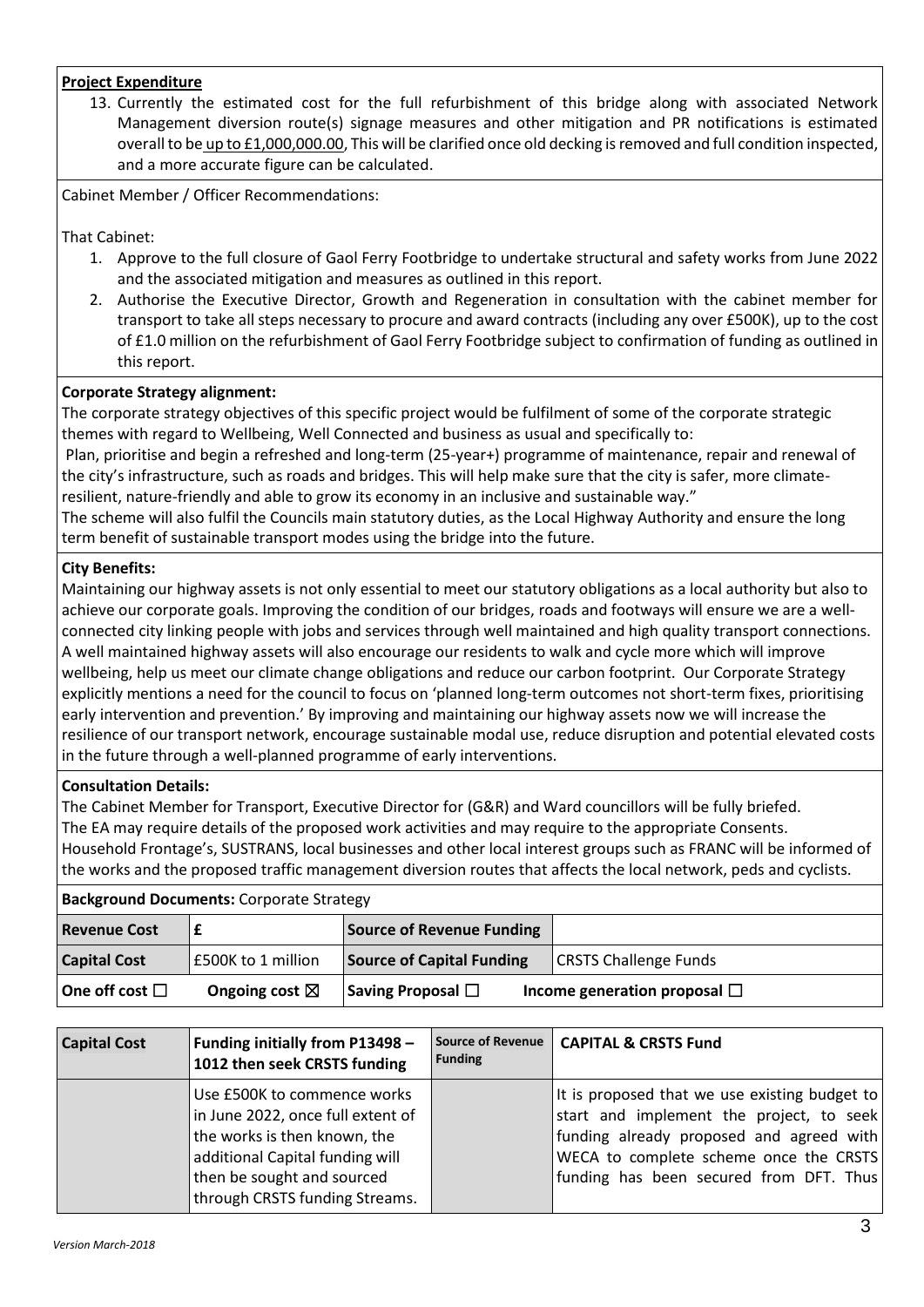|                     | funding has cabinet approval and<br>was established to fund design<br>and structural assessments to<br>progress larger works. Funding<br>has been secured subject to DFT                                                               |                        |                                   |
|---------------------|----------------------------------------------------------------------------------------------------------------------------------------------------------------------------------------------------------------------------------------|------------------------|-----------------------------------|
|                     | approval in CRSTS maintenance<br>challenge fund for all New cut<br>bridges. Access to the CRSTS<br>funding is required to complete<br>the project. It is proposed that we<br>use existing budget to start and<br>implement the project |                        |                                   |
| One off cost $\Box$ | Ongoing cost $\boxtimes$                                                                                                                                                                                                               | Saving Proposal $\Box$ | Income generation proposal $\Box$ |

# **Required information to be completed by Financial/Legal/ICT/ HR partners:**

## **1. Finance Advice:**

The report is requesting approval to spend and fund up to £1m of urgent safety capital works on Gaol Ferry footbridge. This is the first bridge on a planned five-year programme of targeted improvements and refurbishment of bridges along the New Cut river corridor.

The initial estimated cost of the works is £1m, funding will be made up from £0.5m in the capital programme identified for New Cut Pedestrian Bridges, which will involve an initial investigation to assess the full extent of the work needed. Once this known, the balance will be funded from City Region Sustainable Transport Settlement (CRSTS): Integrated Transport Block (ITB) and maintenance funds of which there is £8.772m proposed for the next five years to 2026/27. Like all major capital projects, there is the risk that the initial work identifies issues that result in higher costs than estimated, which will reduce the funds available for other maintenance and general transport works needed. Comprehensive project planning is required to ensure procurement, cost and time management of the capital programme remains on schedule, as any potential increases would need to be found from funding within the Highways capital programme.

**Finance Business Partner:** Kayode Olagundoye, Interim Finance Business Partner, Growth and Regeneration – 25 April 2022

**2. Legal Advice:** To secure the closure of Goal Ferry footbridge it will be necessary to make a temporary traffic regulation order under the Road Traffic Regulation Act 1984 and this can be in place for up to 18 months while the necessary works to the footbridge are undertaken. The procurement process must be conducted in line with the 2015 Procurement Regulations and the Councils own procurement rules. Legal services will advise and assist officers with regard to the conduct of the procurement process and the resulting contractual arrangements

**Legal Team Leader:** Joanne Mansfield, Team Leader, 8 April 2022

**3. IT Team Leader:** I can see no implications on IT in regards to this activity

**IT Team Leader:** Gavin Arbuckle, Head of Service Improvement and Performance, 13 April 2022

**4. HR Advice:** There is no HR implications evident

**HR Partner:** Celia Williams, HR Business Partner, 6 April 2022

| <b>EDM Sign-off</b>            | Stephen Peacock, Executive Director Growth and<br>Regeneration | 30 March 2022 |
|--------------------------------|----------------------------------------------------------------|---------------|
| <b>Cabinet Member sign-off</b> | Cllr Donald Alexander, Cabinet Member for                      | 7 April 2022  |
|                                | Transport                                                      |               |
| <b>Mayor's Office</b>          | Mayor's Office                                                 | 11 April 2022 |